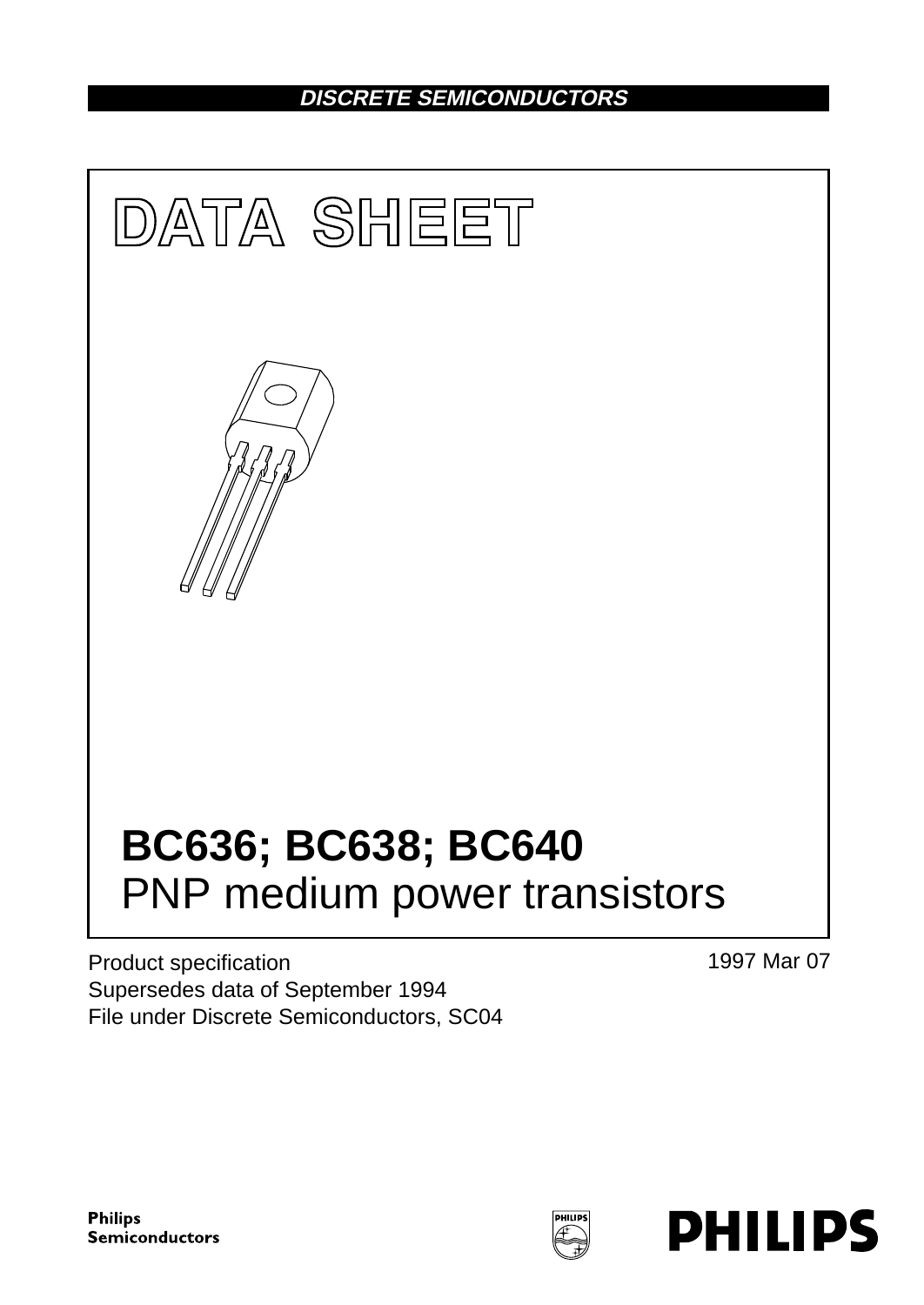## **FEATURES**

- High current (max. 1 A)
- Low voltage (max. 80 V).

## **APPLICATIONS**

• Audio and video amplifiers.

## **DESCRIPTION**

PNP medium power transistor in a TO-92; SOT54 plastic package. NPN complements: BC635, BC637 and BC639.

## **PINNING**

| <b>PIN</b> | <b>DESCRIPTION</b> |
|------------|--------------------|
|            | base               |
|            | collector          |
|            | emitter            |



## **QUICK REFERENCE DATA**

| <b>SYMBOL</b>          | <b>PARAMETER</b>          | <b>CONDITIONS</b>                            | MIN. | MAX.   | <b>UNIT</b> |
|------------------------|---------------------------|----------------------------------------------|------|--------|-------------|
| V <sub>CBO</sub>       | collector-base voltage    | open emitter                                 |      |        |             |
|                        | <b>BC636</b>              |                                              |      | $-45$  | V           |
|                        | <b>BC638</b>              |                                              |      | $-60$  | V           |
|                        | <b>BC640</b>              |                                              |      | $-100$ | $\vee$      |
| <b>V<sub>CEO</sub></b> | collector-emitter voltage | open base                                    |      |        |             |
|                        | <b>BC636</b>              |                                              |      | $-45$  | V           |
|                        | <b>BC638</b>              |                                              |      | $-60$  | ν           |
|                        | <b>BC640</b>              |                                              | —    | $-80$  | V           |
| $I_{CM}$               | peak collector current    |                                              |      | $-1.5$ | A           |
| $P_{\text{tot}}$       | total power dissipation   | $T_{amb} \leq 25 °C$                         |      | 0.83   | W           |
| $h_{FE}$               | DC current gain           | $I_C = -150$ mA; $V_{CE} = -2$ V             | 40   | 250    |             |
| $f_T$                  | transition frequency      | $I_C = -50$ mA; $V_{CE} = -5$ V; f = 100 MHz | 100  |        | <b>MHz</b>  |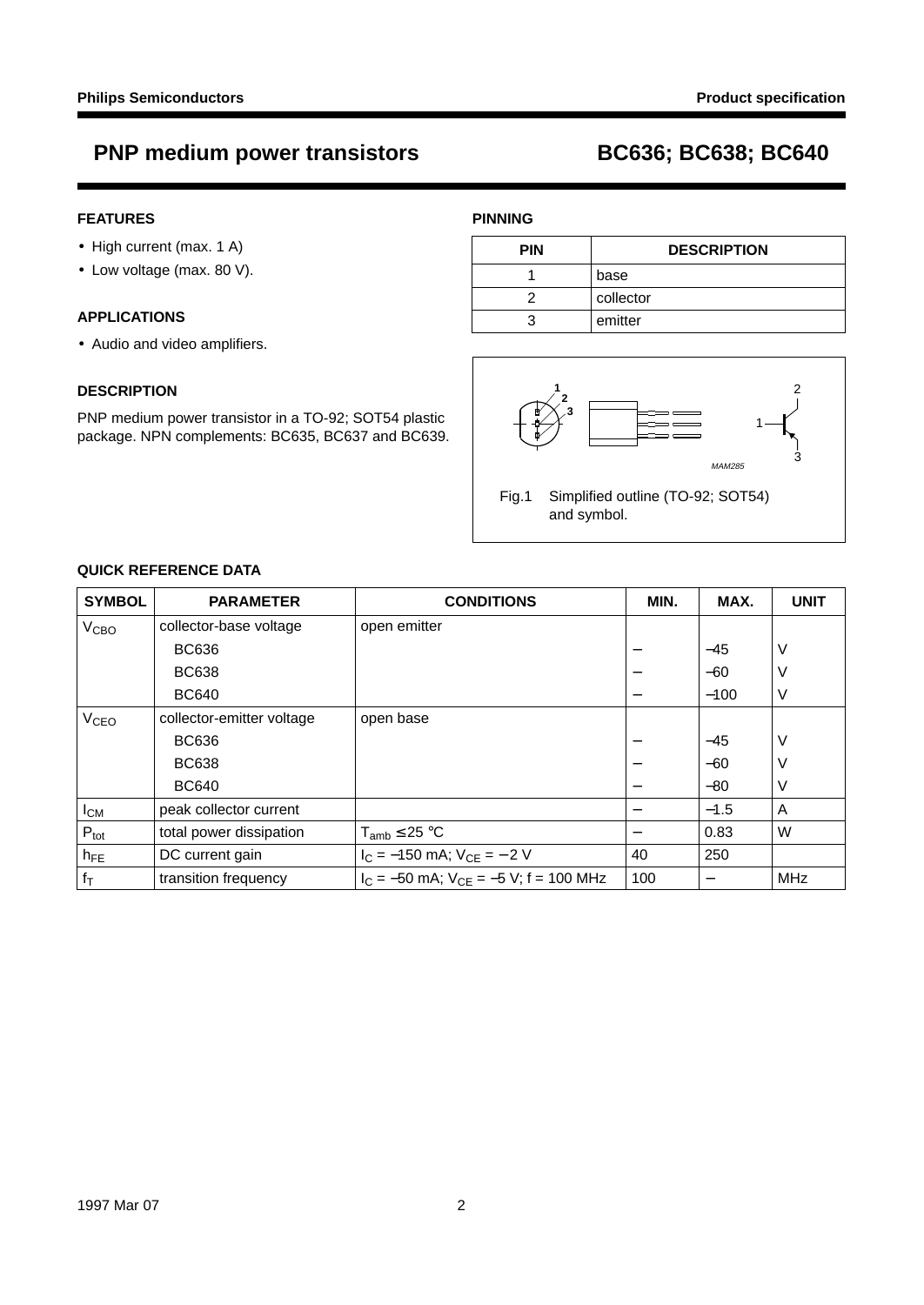# PNP medium power transistors extending the BC636; BC638; BC640

## **LIMITING VALUES**

In accordance with the Absolute Maximum Rating System (IEC 134).

| <b>SYMBOL</b>               | <b>PARAMETER</b>              | <b>CONDITIONS</b>            | MIN.  | MAX.   | <b>UNIT</b>       |
|-----------------------------|-------------------------------|------------------------------|-------|--------|-------------------|
| V <sub>CBO</sub>            | collector-base voltage        | open emitter                 |       |        |                   |
|                             | <b>BC636</b>                  |                              |       | $-45$  | V                 |
|                             | <b>BC638</b>                  |                              |       | $-60$  | V                 |
|                             | <b>BC640</b>                  |                              |       | $-100$ | $\vee$            |
| <b>V<sub>CEO</sub></b>      | collector-emitter voltage     | open base                    |       |        |                   |
|                             | <b>BC636</b>                  |                              |       | $-45$  | V                 |
|                             | <b>BC638</b>                  |                              |       | $-60$  | V                 |
|                             | <b>BC640</b>                  |                              |       | $-80$  | V                 |
| <b>VEBO</b>                 | emitter-base voltage          | open collector               | —     | $-5$   | $\vee$            |
| $I_{\rm C}$                 | collector current (DC)        |                              | —     | $-1$   | A                 |
| $I_{CM}$                    | peak collector current        |                              | —     | $-1.5$ | A                 |
| <b>I</b> BM                 | peak base current             |                              |       | $-200$ | mA                |
| $P_{\text{tot}}$            | total power dissipation       | $T_{amb} \leq 25$ °C; note 1 | —     | 0.83   | W                 |
| $T_{\text{stg}}$            | storage temperature           |                              | $-65$ | $+150$ | $^{\circ}{\rm C}$ |
| $T_i$                       | junction temperature          |                              |       | 150    | $^{\circ}{\rm C}$ |
| $\mathsf{T}_{\mathsf{amb}}$ | operating ambient temperature |                              | -65   | $+150$ | $^{\circ}C$       |

## **Note**

1. Transistor mounted on an FR4 printed-circuit board.

## **THERMAL CHARACTERISTICS**

| <b>SYMBOL</b> | <b>PARAMETER</b>                            | <b>CONDITIONS</b> | <b>VALUE</b> | UNIT |
|---------------|---------------------------------------------|-------------------|--------------|------|
| $R_{th\ j-a}$ | thermal resistance from junction to ambient | note 1            | 150          | K/W  |

## **Note**

1. Transistor mounted on an FR4 printed-circuit board.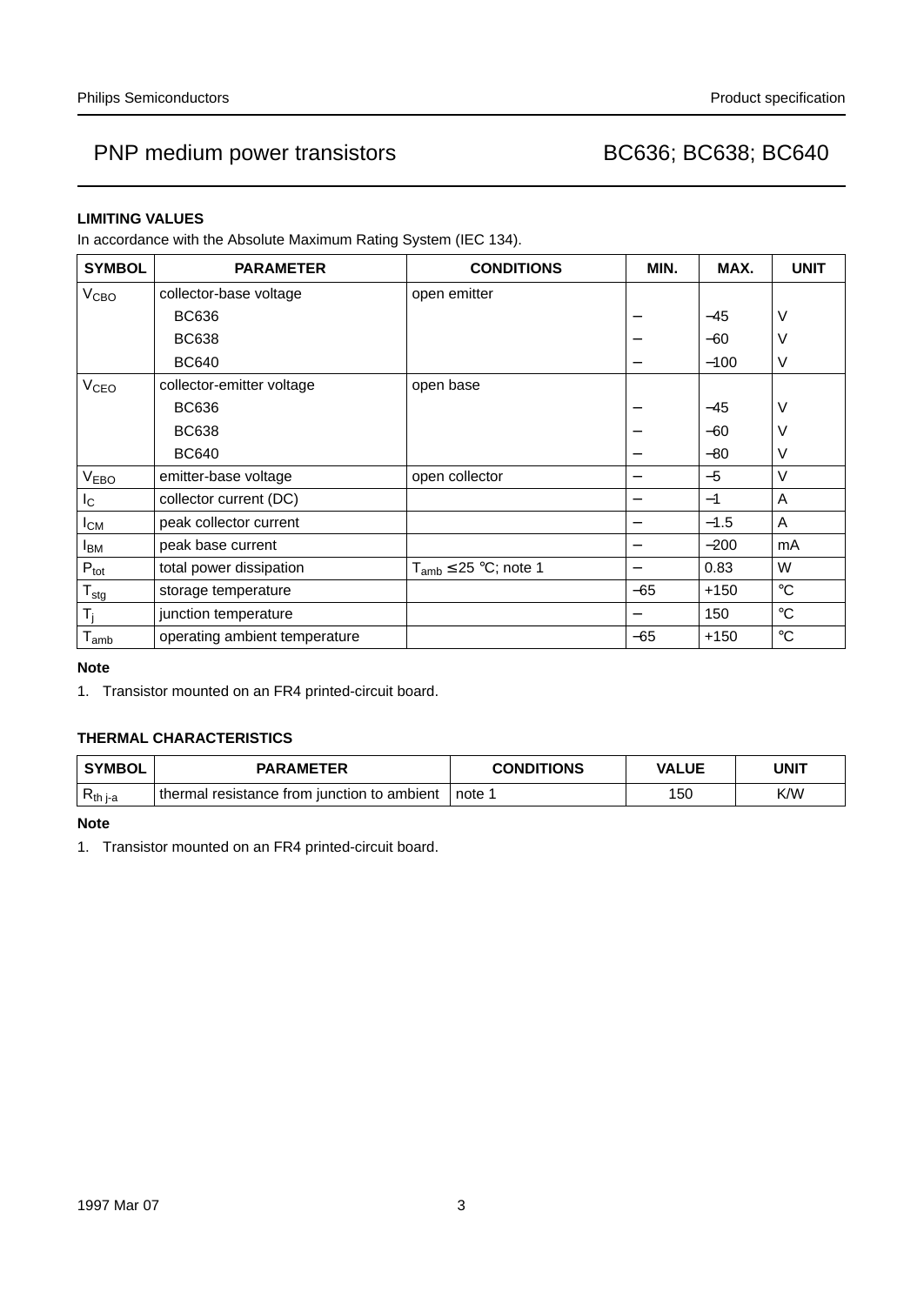## **CHARACTERISTICS**

 $T_i = 25$  °C unless otherwise specified.

| <b>SYMBOL</b>                                                 | <b>PARAMETER</b>                                    | <b>CONDITIONS</b>                            | MIN.                     | MAX.                     | <b>UNIT</b> |
|---------------------------------------------------------------|-----------------------------------------------------|----------------------------------------------|--------------------------|--------------------------|-------------|
| I <sub>CBO</sub>                                              | collector cut-off current                           | $I_E = 0$ ; $V_{CB} = -30$ V                 |                          | $-100$                   | nA          |
|                                                               |                                                     | $I_E = 0$ ; $V_{CB} = -30$ V; $T_i = 150$ °C |                          | $-10$                    | μA          |
| $I_{EBO}$                                                     | emitter cut-off current                             | $I_C = 0$ ; $V_{FB} = -5$ V                  | $\overline{\phantom{m}}$ | $-100$                   | nA          |
| $h_{FE}$                                                      | DC current gain                                     | $V_{CE} = -2 V$ ; see Fig.2                  |                          |                          |             |
|                                                               |                                                     | $I_C = -5$ mA                                | 40                       |                          |             |
|                                                               |                                                     | $I_C = -150$ mA                              | 40                       | 250                      |             |
|                                                               |                                                     | $I_C = -500$ mA                              | 25                       | $\overline{\phantom{0}}$ |             |
| $h_{FE}$                                                      | DC current gain                                     | $I_C = -150$ mA; $V_{CF} = -2$ V; see Fig.2  |                          |                          |             |
|                                                               | BC636-10; BC638-10; BC640-10                        |                                              | 63                       | 160                      |             |
|                                                               | BC636-16; BC638-16; BC640-16                        |                                              | 100                      | 250                      |             |
| $V_{CEsat}$                                                   | collector-emitter saturation voltage                | $I_C = -500$ mA; $I_B = -50$ mA              |                          | $-0.5$                   | V           |
| $V_{BE}$                                                      | base-emitter voltage                                | $I_C = -500$ mA; $V_{CE} = -2$ V             |                          | $-1$                     | V           |
| $f_T$                                                         | transition frequency                                | $I_C = -50$ mA; $V_{CE} = -5$ V; f = 100 MHz | 100                      |                          | <b>MHz</b>  |
| $\frac{\mathsf{h}_{\mathsf{FE1}}}{\mathsf{h}_{\mathsf{FE2}}}$ | DC current gain ratio of the<br>complementary pairs | $ I_C $ = 150 mA; $ V_{CF} $ = 2 V           |                          | 1.6                      |             |

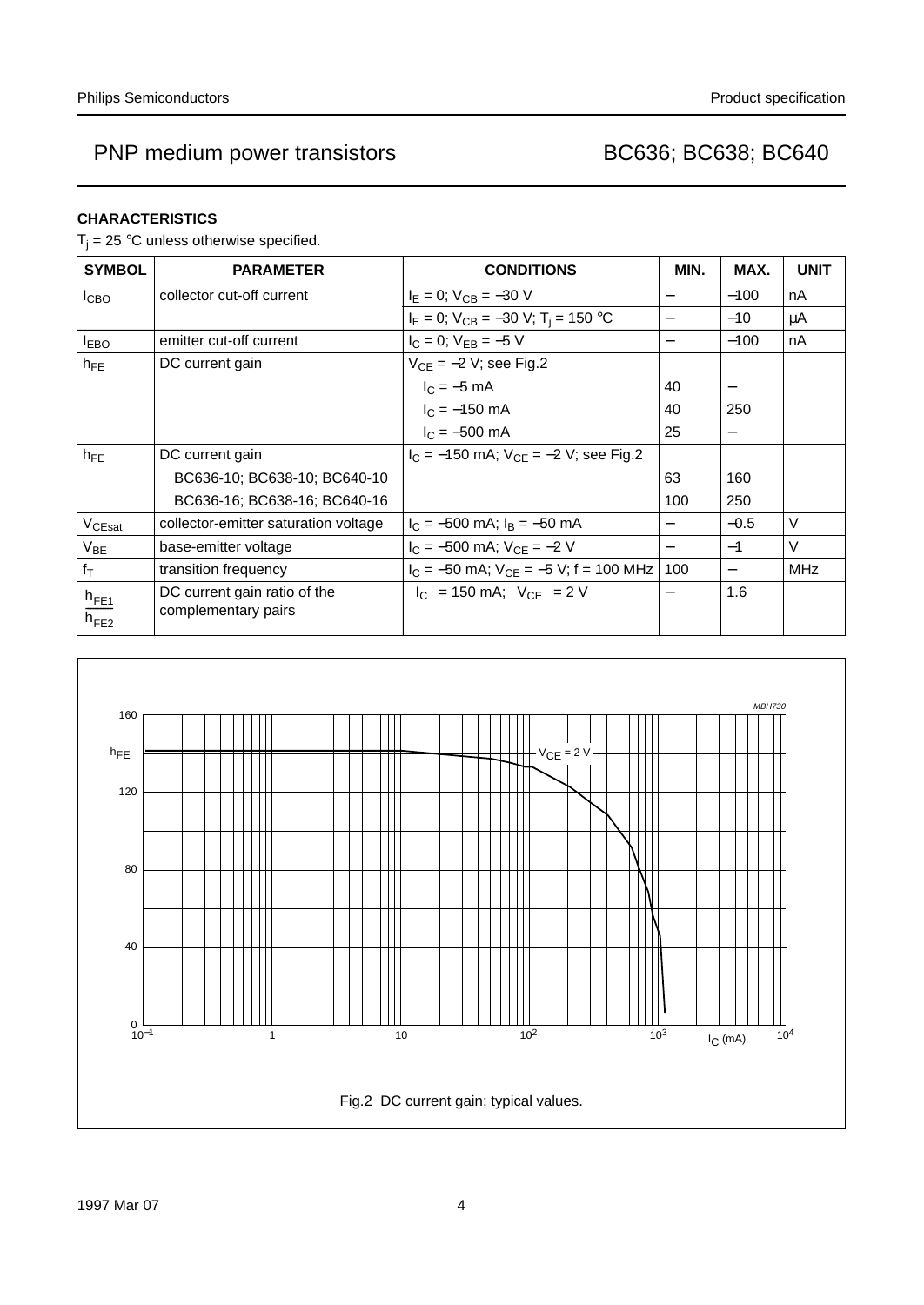## **PACKAGE OUTLINE**



SOT54 | TO-92 | SC-43 |  $\leftarrow$  |  $\leftarrow$  | 97-02-28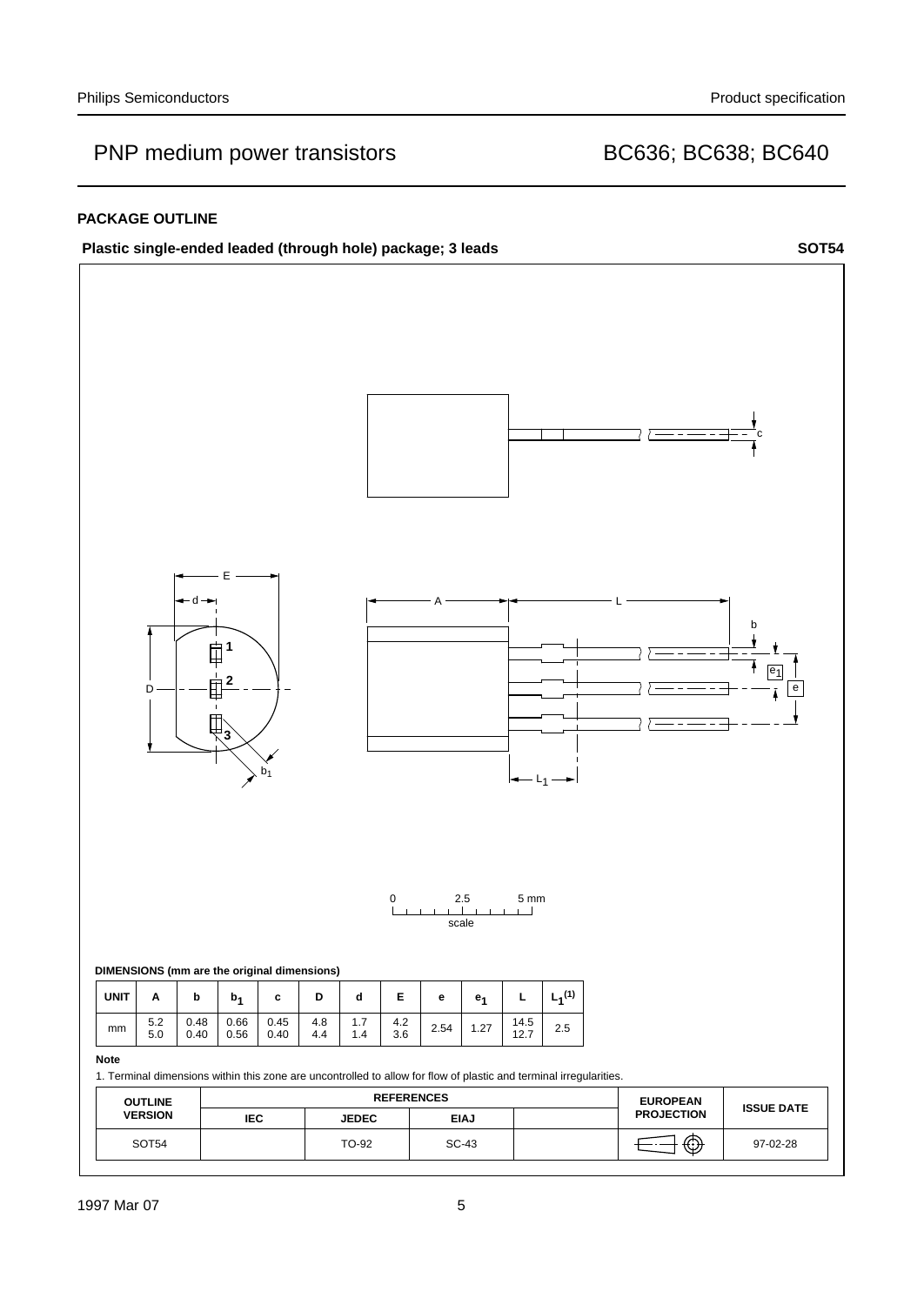## **DEFINITIONS**

| <b>Data Sheet Status</b>                                                                                                                                                                                                                                                                                                                                                                                                                                           |                                                                                       |  |  |  |
|--------------------------------------------------------------------------------------------------------------------------------------------------------------------------------------------------------------------------------------------------------------------------------------------------------------------------------------------------------------------------------------------------------------------------------------------------------------------|---------------------------------------------------------------------------------------|--|--|--|
| Objective specification                                                                                                                                                                                                                                                                                                                                                                                                                                            | This data sheet contains target or goal specifications for product development.       |  |  |  |
| Preliminary specification                                                                                                                                                                                                                                                                                                                                                                                                                                          | This data sheet contains preliminary data; supplementary data may be published later. |  |  |  |
| Product specification                                                                                                                                                                                                                                                                                                                                                                                                                                              | This data sheet contains final product specifications.                                |  |  |  |
| <b>Limiting values</b>                                                                                                                                                                                                                                                                                                                                                                                                                                             |                                                                                       |  |  |  |
| Limiting values given are in accordance with the Absolute Maximum Rating System (IEC 134). Stress above one or<br>more of the limiting values may cause permanent damage to the device. These are stress ratings only and operation<br>of the device at these or at any other conditions above those given in the Characteristics sections of the specification<br>is not implied. Exposure to limiting values for extended periods may affect device reliability. |                                                                                       |  |  |  |
| <b>Application information</b>                                                                                                                                                                                                                                                                                                                                                                                                                                     |                                                                                       |  |  |  |

Where application information is given, it is advisory and does not form part of the specification.

## **LIFE SUPPORT APPLICATIONS**

These products are not designed for use in life support appliances, devices, or systems where malfunction of these products can reasonably be expected to result in personal injury. Philips customers using or selling these products for use in such applications do so at their own risk and agree to fully indemnify Philips for any damages resulting from such improper use or sale.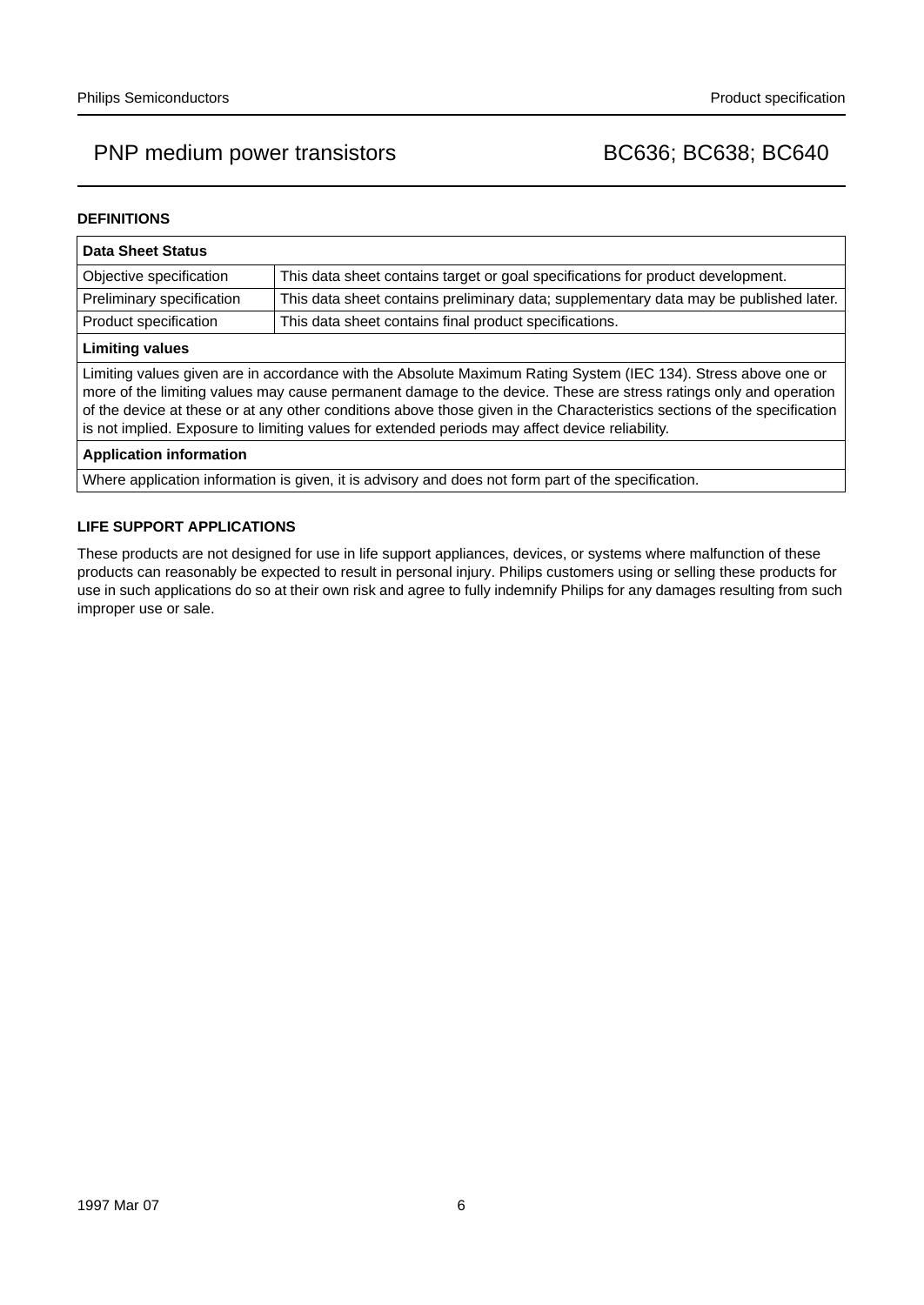**NOTES**